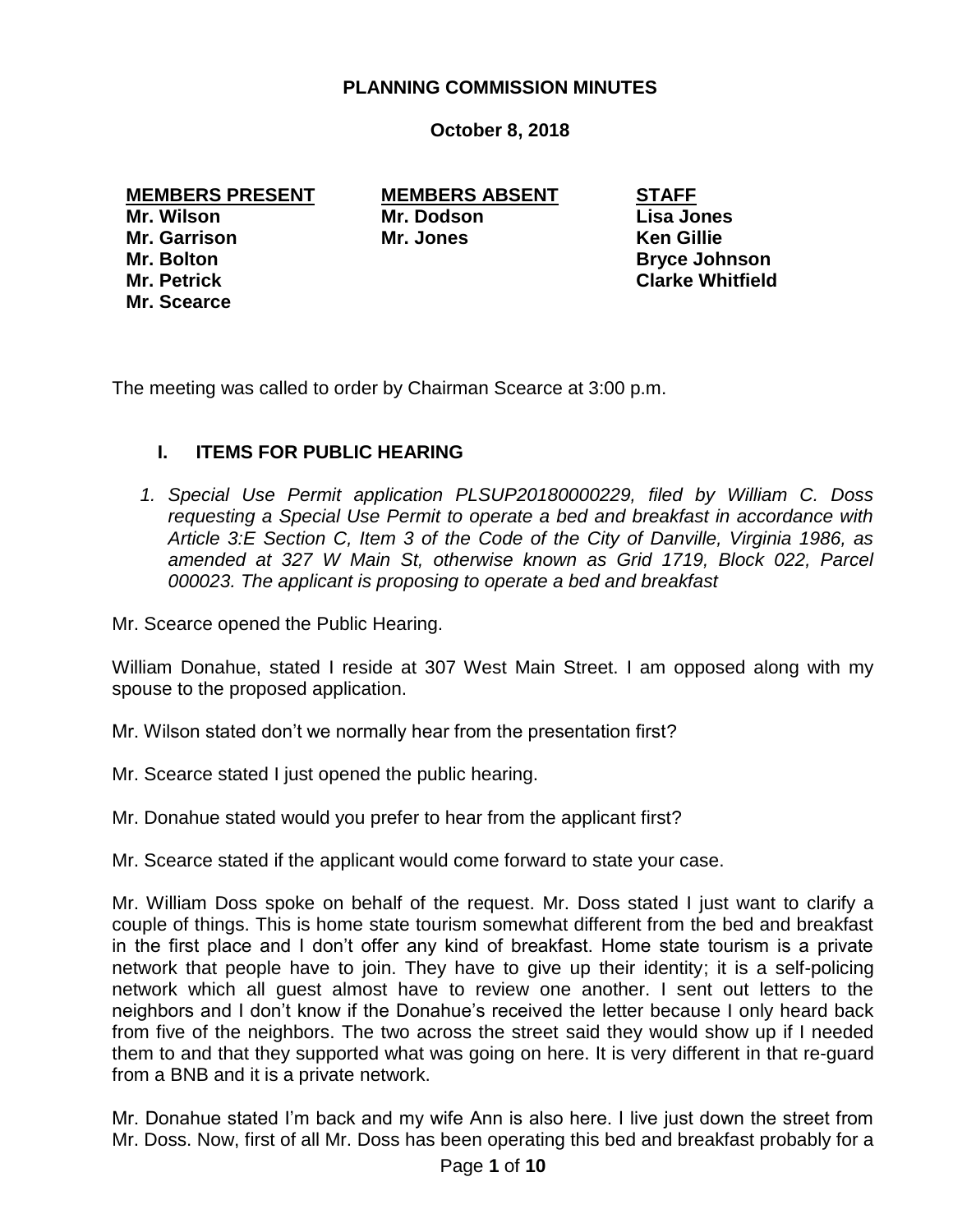year now and has done that without coming here for a special use permit. Previously, in our district an application was made several years ago before this commission for similar purposes at 284 West Main Street and that was denied. It was denied due to public parking in our area is extremely difficult for the rest of us. As a matter of fact I have a church that resides next to me, a church across the street as a result of the fact that we also have an apartment building built along the drive. We also are a location that has bike paths that are on our street. As a result the application that is before you, this will extend at least the need potentially three or perhaps even six vehicles to be parked along the street. We really haven't taken care of the parking needs of the neighborhood. Second, the permit that you have before you would, in fact, allow for the operation of a special use banquet facility even though Mr. Doss stated that he does not intend to do that. In fact you would be granting the ability to operate a commercial enterprise in a residential neighborhood. So, I will ask the Planning Commission seriously think about the implications that this has for a residential neighborhood, which is really trying to very much move forward back to a residential operation dominating by private and some multi use facilities that could be a real beacon for our City.

Mr. Wilson stated you said that the neighborhood is moving forward back to?

Mr. Donahue stated there are some properties that have grants for multi-use. Those grants are now coming to a close. When they come to a close they will be going back to private residences. As they go back to private residences we will see congestion in the neighborhood reduce.

Mr. Fred Shanks stated I live at 345 West Main Street. My biggest concern is the largest investment that I make in my life is my home, which is in a neighborhood that I choose. I chose West Main to purchase because it was a transition neighborhood; multi- housing was being converted back to single family housing. My biggest concern is parking. Every year we have problems on West Main with Averett. We already had problems with parking and when you start introducing multi-family housing, which I consider this to be a type of multifamily housing, then you have new parking issues. So, having said that, that is my biggest concern.

Mrs. Ann Donahue stated, I know that my husband and me have discussed this at length. I just want to make sure that you understand about the parking. We chose this house and we love it and we love the neighborhood. We live next door to a four apartment building, it has two, two-bedrooms and two, one-bedroom. They have parking for three cars, one in the driveway and two in the front. They have been very gracious to us, we have made it clear that we are neighbors and let's be neighborly and please keep our space in the front so we can park our vehicles. If we continue to get more vehicles in the area no one will respect that. If you don't live in the area, you don't respect the people that are homeowners in the area. The people that try to keep their homes up in the City and in our area the homes are not being kept up the way that they should be. There are no parking rules from what I understand. I have a sign in front of my house that says parking by permit only. I don't know what that means, you guys could look that up because I would love to know, because I don't think it means anything anymore because it is a free for all.

Mr. Doss stated I would like to respond to those. First of all, as I mentioned the neighbors who contacted me said that they would show up if I needed them to, are the neighbors on both sides of me. Parking is not a problem, I have room for four vehicles in my drive way and parking for two cars right in front of my house. I never have any more guests than two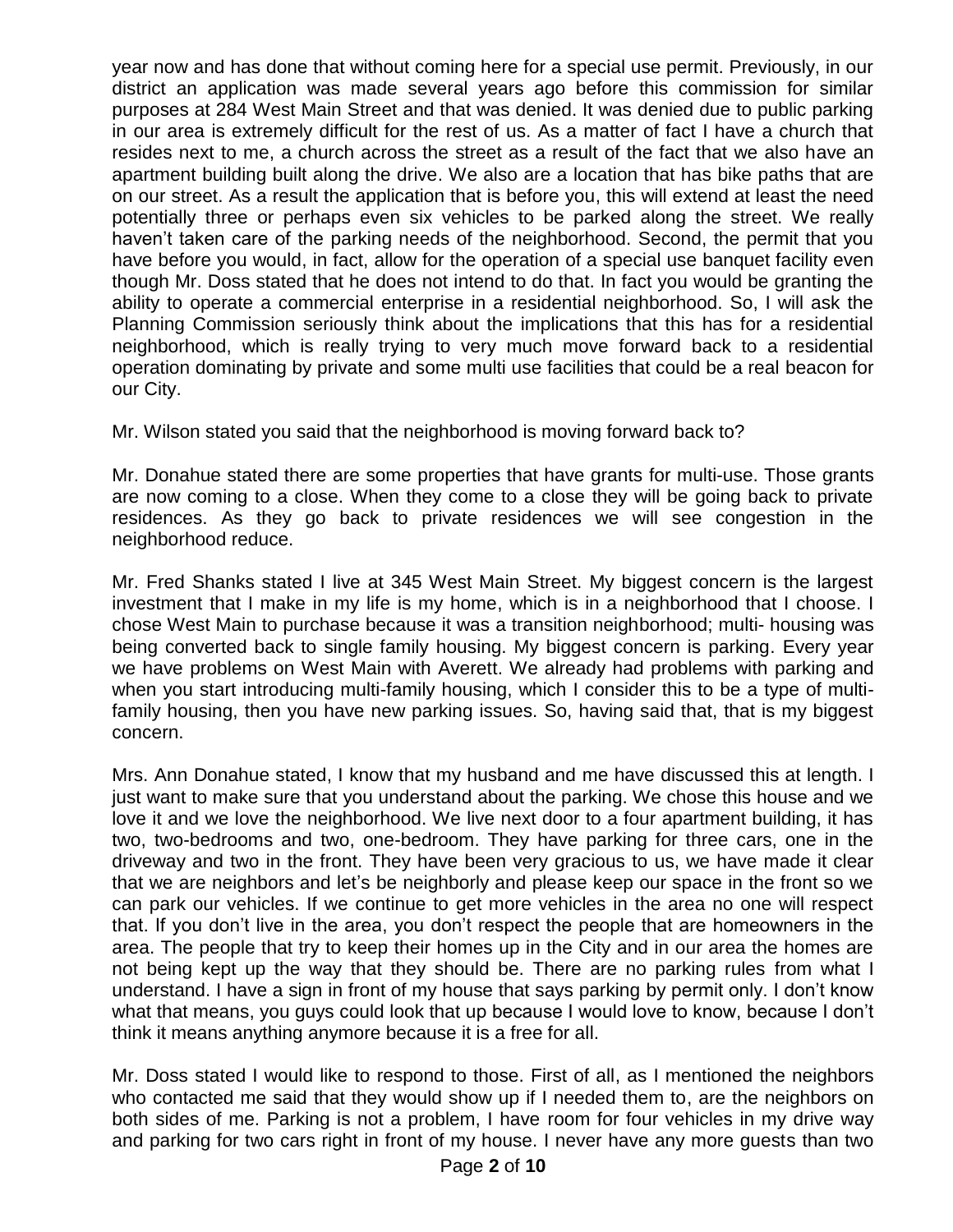cars. The point was said that I had not applied for a special use permit prior to this meeting. I didn't apply for a permit because I didn't think that home stay vacations came under the bed and breakfast rule. I didn't think it was a bed and breakfast. That is why I haven't applied. As soon as I got a notice from Bryce, I took the listing down, but make no mistake there is no parking problem at my next door neighbors' or the people across the street; they can show up and attest for that. Number two: there has been a lot of talk about keeping houses up and I started doing this because I moved into a house that is very much a money pit. I had a very inadequate inspection and inspector that my real estate agent no longer uses. You have so many of the details before you, the roof that I thought was going to cost \$25,000 to \$30,000 to put on my house. I had eight roofers that came and would not give me an estimate and the ninth roofer came and told me \$65,000 and that was to replace the slate on that and I knew that I was in trouble. I now have a porch that has two piers that need replacing and I'm facing \$16,000 to \$20,000 on this. This house is going to continue to go downhill if I don't have something to plug the financial hole with. I have spent since I got into this house approaching \$100,000 of my life savings and my retirement and everything that I have. I don't do this for a joy ride, this is my house that is going to go downhill if I don't find something to plug the hole. So, I have understanding of what the neighbor said about houses going downhill that is why I have applied for this. Make no mistake about the parking it is no problem.

Mr. Scearce stated it's hard to tell a whole lot from this picture. Can you get in your back yard from your property and put a parking area back there?

Mr. Doss stated we could but it's not necessary. My driveway has room for four vehicles and I don't remember ever having more than two vehicles with guests there so there isn't any need for that. No need for it when the driveway has room for four vehicles. I don't need to pave my back yard. I have room for all the vehicles parking there. I don't have room for banquet facilities.

Mr. Bolton stated how many parking spaces in front of the house on the street do you have?

Mr. Doss stated I have two and I can get four in my driveway.

Mr. Bolton stated how many cars do you have?

Mr. Doss stated I have a pickup truck and a Honda accent.

Mr. Bolton stated general speaking would you leave if you have guest for the weekend or would you stay?

Mr. Doss stated I'm always there.

Mr. Wilson stated you said that you have two street parking but that's really public parking.

Mr. Doss stated it is.

Mr. Wilson stated it's not really yours to manage so if students from Averett park there then that eliminates two parking spaces. Then you have four in your driveway and you have two vehicles so you will be down to two parking spaces.

Mr. Doss stated I have room for four vehicles in my driveway.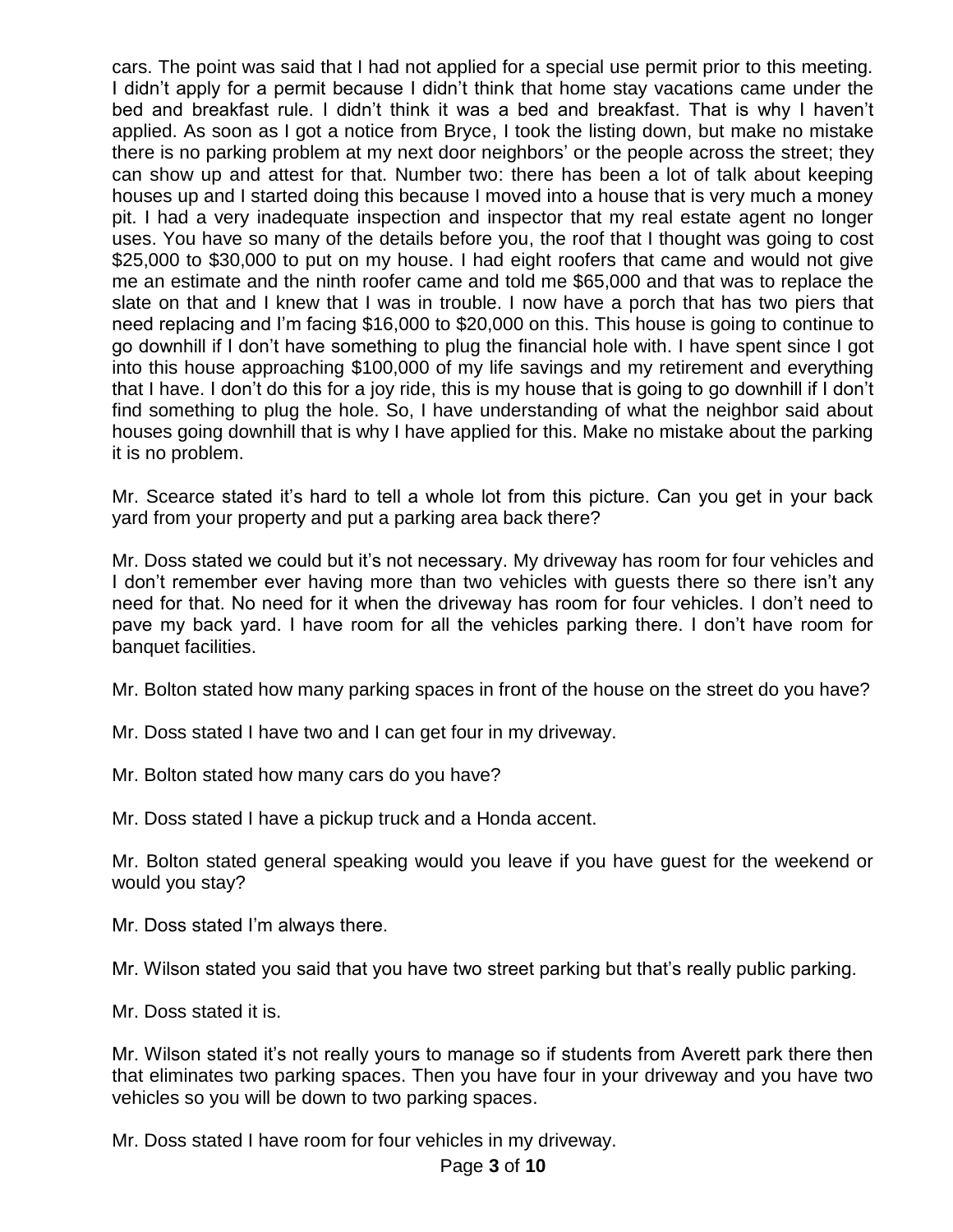Mr. Wilson stated you keep saying that you have neighbors that will come here that will speak on your behalf. This is the Planning Commission meeting so that is implying that we are going to come back again?

Mr. Doss stated no, I told them that I didn't think it was necessary because I only heard back from five neighbors. I thought that any neighbors that object to it would call me.

Mr. Wilson stated no community meeting with neighbors?

Mr. Doss stated no.

Mr. Wilson stated so there is no offering of food in this arrangement?

Mr. Doss stated I put bottled water in the rooms.

Mr. Donahue stated I would like to come forward just one more time. I would like to clarify a couple of things. First off, the folks that are Mr. Doss's on side operate multi use residential for profit businesses. I just want you to keep that in mind.

Mr. Wilson stated in their homes?

Mr. Donahue stated no they are actually a multi business that has recently been renovated and the other has been operating for nine years and continues to go downhill. So quiet frankly they have no reason to object. They don't really care. Second, the other thing that I would like for you to keep in mind the fact that Mr. Doss told you that he has run into the same thing that anyone that owns an old, historic home knows they are money pits. We have all put tons of money into our properties to keep them up. What he has also told you that his property has continued to decline, which it has and he has actually told her that unless you allow him to operate this as a commercial property it will decline further at a faster rate. As a commercial property, not as an occasionally used shared family home, as a commercial property, so that he will not go under because of his inability to finance what he purchased. I find that very interesting.

Mr. Petrick stated do you know the status of permit parking on Main Street?

Mr. Johnson stated I don't know anything about the permit code.

Mr. Petrick stated it's been there for years I don't think it has been enforced for years.

Mr. Johnson stated I made a note to look into that.

Mr. Donahue stated I can inform you about that. The special use parking permits actually were enforced many years but Mr. Gwaltney, City Manager, had that stricken off the books.

Mr. Petrick stated I lived on College Avenue it was a tremendous problem with students at the time and it worked great and I thought it was still enforced.

Mr. Donahue stated no, it has been stricken off the books. I would imagine that Clarke could find out when that occurred.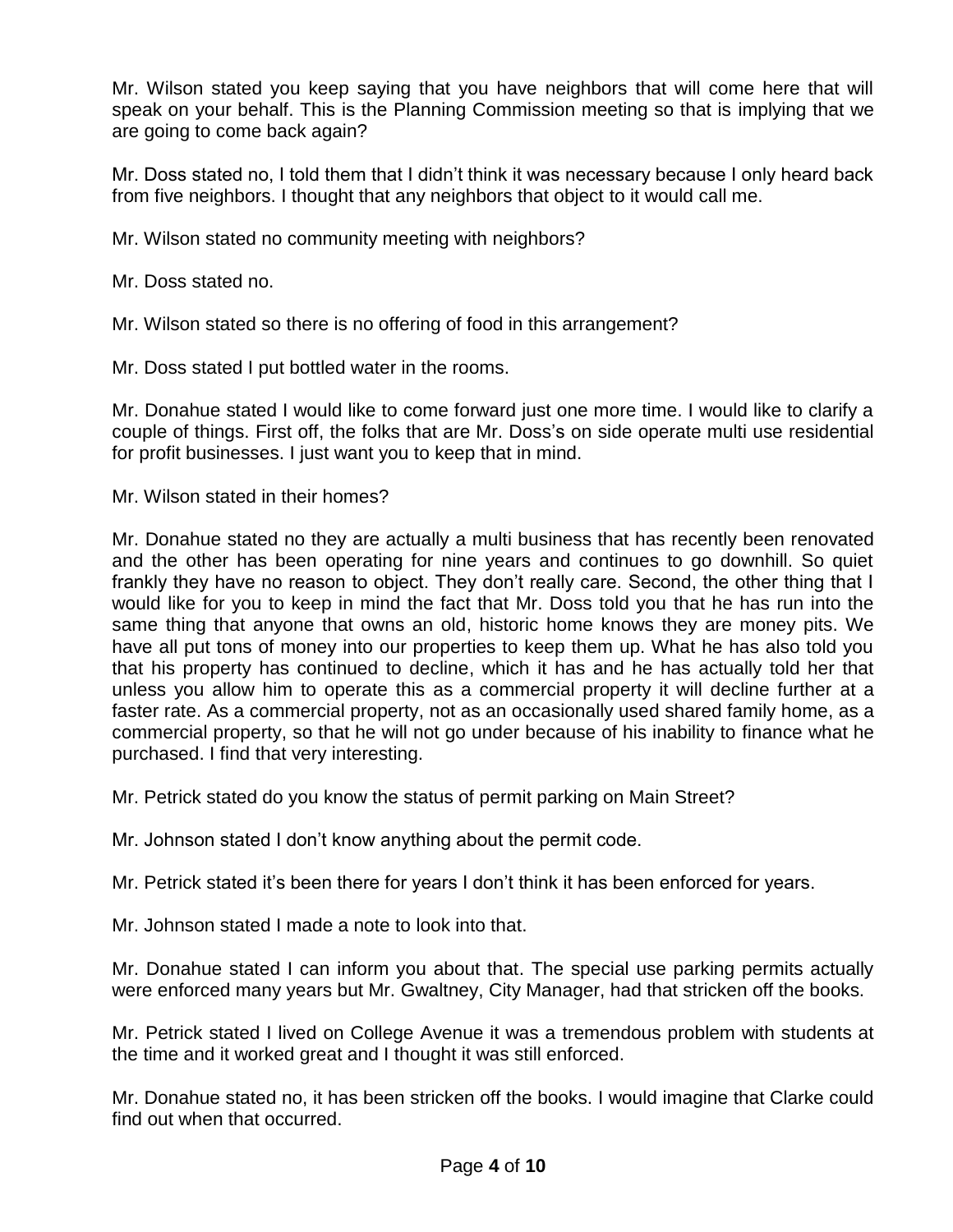Mr. Scearce closed the Public Hearing.

Mr. Gillie stated it was my understanding it was not enforceable. They are, as Mr. Wilson pointed out public parking is public parking. So, designating parking only for certain members of the public was an issue. I believe that is why it was removed and it was no longer that people that live in this neighborhood. Then those neighbors had guest and other things and it was an enforcement nightmare. It basically became unenforceable and was removed years ago.

Mr. Garrison stated then why are the signs still up then?

Mr. Gillie stated I just don't think anyone has ever taken them down.

Mr. Petrick stated is there any consideration to the fact under the classification that it was going to be operated under a banquet facility?

Mr. Johnson stated no. We looked at the requirements and it all looked to be there, especially for other incidents. The last time we met, there was an application to waive a parking requirement and public parking seem to be acceptable. This is another case, there is parking around it as well.

Mr. Wilson stated parking is the primary concern of people that have spoken today. Out of the seven opposes there are three that no oppose. I'm thinking out loud right now.

Mr. Scearce stated it is a difficult issue.

Mr. Wilson stated to me my gut says that this project is not completely ready for a vote. Parking issues and it appears to me that we need a little more time to figure this out. Is there a way where the neighbors will not have so much anxiety? Are there other ways on this property that we can push this out.

Mr. Johnson stated since parking is a concern, you could add the condition that wasn't raised to my attention. You could add a condition to your recommendation. You could specify that they can't use the banquet halls and how you see fit for this conversation today. You can also table it for further discussion if you so desire.

Mr. Scearce stated would you have to pave the back yard?

Mr. Johnson stated City parking is required to have some kind of paved strips.

Mr. Bolton stated what is the current drive way?

Mr. Johnson stated my understanding it was concrete.

Mr. Bolton stated I have a question for staff. One of the neighbors stated that there is a multi-family dwelling there under variance. I assume they have a special use permit?

Mr. Johnson stated for variance that would have gone to board of zoning appeals.

Mr. Bolton stated do they expire?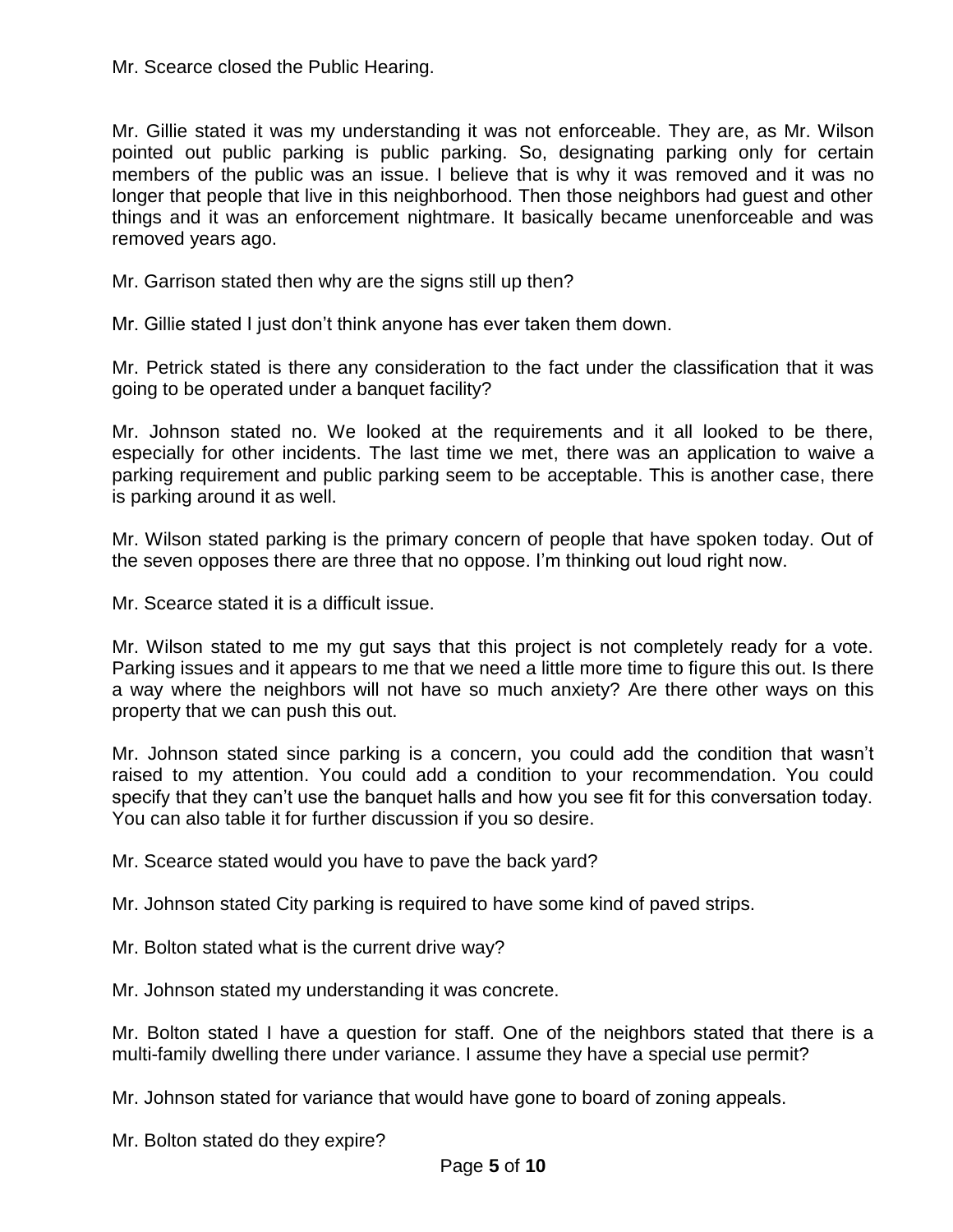Mr. Johnson stated if they have been vacant for two or more years then yes, they expire. Mr. Wilson stated well I don't live in that area but I certainly have had a long relationship with that area. It is a complicated area, it's a beautiful neighborhood. I do think there is an urban reality of multi-use in AIR BNB situations in our ongoing culture now. I just feel like this is not quite ready for us. I think we need to explore parking options and conversations with neighbors. It really concerns me to have this kind of thing in that neighborhood. So, I probably would like to see us give it another go.

Mr. Johnson stated you can table this for further discussion among the neighbors.

#### **Mr. Wilson made a recommendation that we table the request with the idea to further explore ways to resolve this parking concern in a neighboring way. Mr. Petrick seconded the motion. The motion was approved by a 5-0 vote.**

*2. Special Use Permit application PLSUP20180000255, filed by River City Auction Co., on behalf of Sellers Brothers Inc., requesting a Special Use Permit to operate an auction establishment in accordance with Article 3.M, Section C, Item 1 of the Code of the City of Danville, Virginia, 1986, as amended at 2179 South Boston Rd, otherwise known as Grid 4719, Block 005, Parcel 000003 of the City of Danville, Virginia Zoning District Map. The applicant is proposing to operate an.*

Mr. Scearce opened the Public Hearing.

Mr. Bert Sellers, stated I own the property that we are talking about here, and Hampton Wilkins and Rita Smith are here representing River City Auction. They are proposing to rent my building and operate an Auction Gallery to maybe bring in State Sales and have a sale maybe once a month and if the business picks up allows them to have more than once a month. How many board members have been out to look at my property? I have pictures of it so that won't help you out any. This property shares a driveway going into my construction company. The building in question is setting approximately a hundred and thirty feet off of Crystal Lane. In trying to gather up thirteen parking spaces it will cost me approximately \$30,000 dollars. I had a paving company come out and look at it. I had Art Stanley come out and look at it Saturday and we measured it up to be at \$30,000 bill. The pavement on this property will not enhance what they are going to do at all. I see no reason it's a nice gravel lot, pretty much a dust free parking lot and I keep the property looking nice. Basically, I live on the property adjoining to it and I try to keep it looking nice. The truck and trailers and heavy equipment that I have going in and out of my property will be going across this pavement in which will require a heavy duty application of asphalt. I don't want to do that. For what I'm going to get out of it the revenue it's going to create, I obviously can't afford to spend \$30,000 for something that is not going to help the situation at all. I've had several opportunities to rent this property for a body shop or repair shop. I don't want that kind of stuff on the side of 58. The City of Danville needs things to look good so when the people come into town I want my property to look good. I keep my grass mowed and I keep my building painted; it's not an eye sore when you come into town. Quite frankly I don't understand how going into an auction house threw up a flag so we would have to do a lot of paving. I don't understand. Maybe you can help me understand but I don't think paving is going to enhance this piece of property for what it is going to be used for. I wish you folks would consider letting me rent it to River City Auction and conduct the business they want to conduct without paving.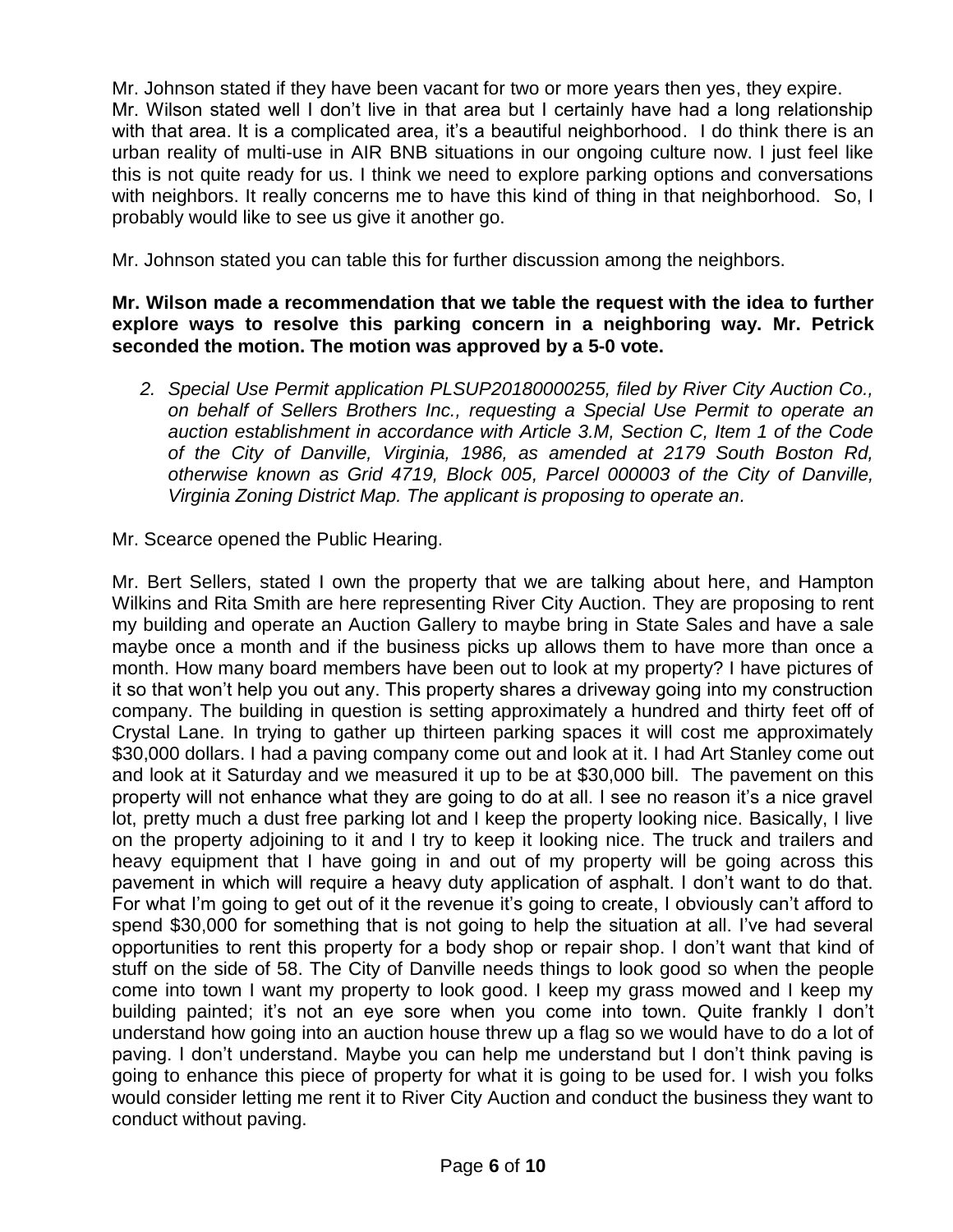Mr. Wilson stated did I understand you say you would be willing to do some paint and fixing?

Mr. Sellers stated I have a concrete slab adjoining the front of this building. I planned to put handicapped parking on that but it will be gravel. It's a dust free parking lot. Kenny you might not consider it a dust free parking lot but I do because I have trucks and trailers in there all the time and my personal residence joins this property so I have every reason to maintain it. I just don't think paving will help it. If I am required to pave it then I'm going to abandon renting it to them and we have an opportunity to get a business into a vacant building right now. I think will be a benefit to the City in more ways than one.

Mr. Bolton stated do you feel that the overflow parking you have that is going to be on the gravel surface is adequate for any parking that you may have?

Mr. Sellers stated yes sir. I own all the land adjacent to it and the overflow parking can park there, it is kind of unique. This piece of property adjoins where my construction company is so the overflow parking would be down in the county. The parking would be no issue at all.

Mr. Wilson stated are there any restrictions on what can be auctioned? What you said earlier it's like an Estate Auction?

Mr. Sellers stated as far as I know there are no restrictions. The Estate has a lot of things for sale. It could be antique car it could be a rifle, glassware or coins.

Mr. Wilson stated it's not going to be a car auction?

Mr. Sellers stated no.

Mr. Scearce closed the Public Hearing.

Mr. Bolton stated according to Article 8, Section E of the Zoning Ordinance, an auction establishment requires more paved parking than the previous use. Is it true that is required or do we have some leeway here?

Mr. Johnson stated as with other applications you have considered before you could waive or reduce it. It is required in the zoning ordinance as it stands.

Mr. Bolton stated can we waive this or do we have to change the code?

Mr. Johnson stated you would have to change the code.

Mr. Bolton stated so it's not as simple as us saying we waive this. I would like it to be and I think we should try to help him. If we are not legally able to do that, then what can we do to make it simple? Can we change the ordinance now today?

Mr. Gillie stated you can't change the article today. You have to advertise it for the public hearing. Like any other case when there is an intensification case of use it has to be brought to current standards. That building has been there for a while but the use is changing and it's getting more intensive. So it has to be brought up to current standards. We don't have the ability to wave bringing it up to current standards. If you wish to create that then you will have to table this, advertise for a code change to amend article, the legal nonconforming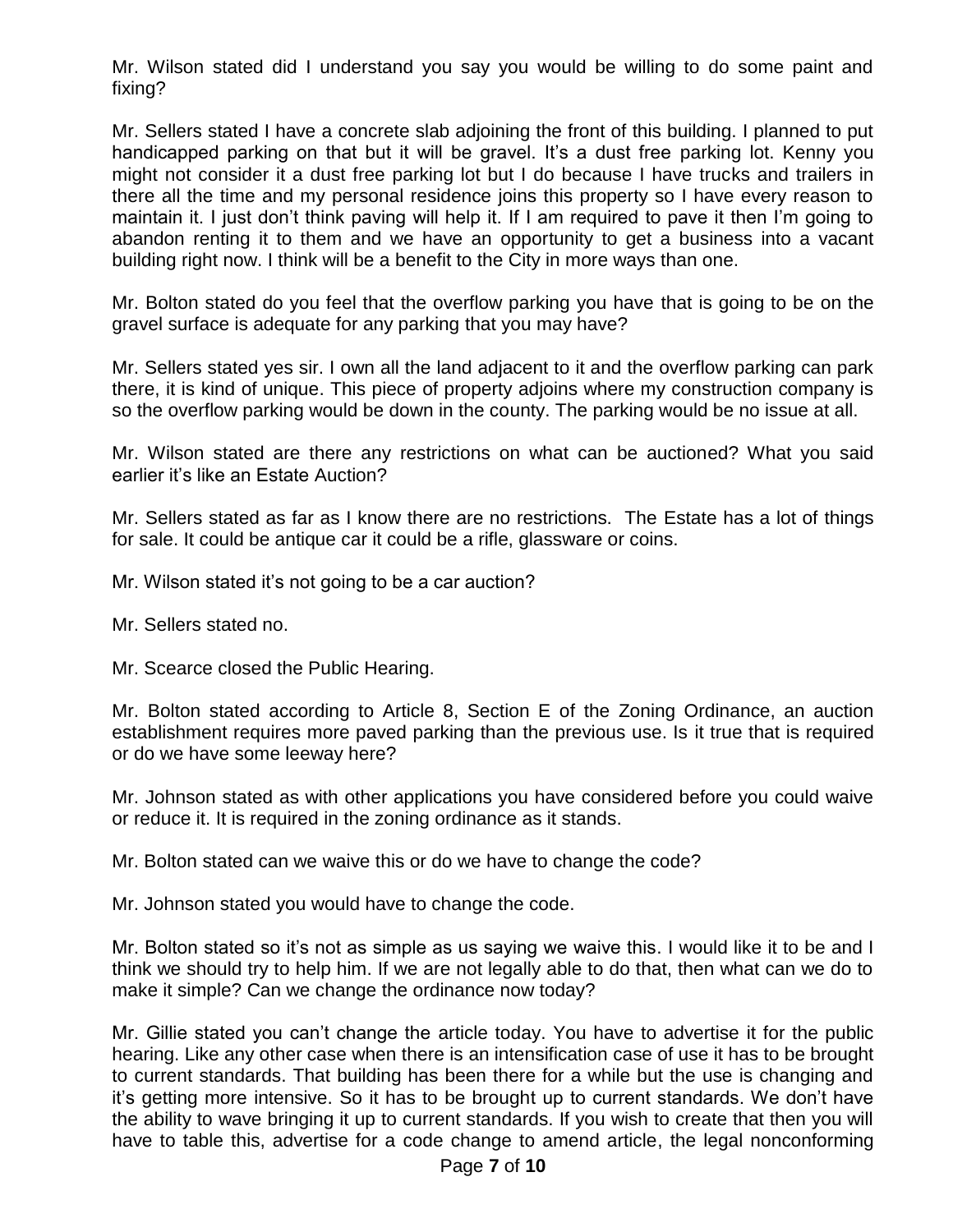section of it as well as the parking section and hold another public hearing for next month then route it through the same time as this case. The Planning Commission can't waive it. The only time you can waive anything is the parking spaces are six spaces or less you can waive the requirement for paving. You can go with some other surface. This one doesn't fall under that.

Mr. Wilson stated is this a City Code?

Mr. Gillie stated this is a City Code.

Mr. Scearce stated so there is nothing any difference in the way that we can handle this since it's a special use permit were not changing the zoning just a special use permit.

Mr. Gillie stated correct.

Mr. Garrison stated I was curious why this was added to conditions this was discussed with Mr. Sellers during the application process so why was this added?

Mr. Johnson stated as a specification during the cost concerns to clarify and yes this is what we were expecting.

Mr. Garrison stated so there is no opportunity for us to waive this?

Mr. Johnson stated no.

Mr. Sellers stated can I ask one question? This property is being used for years and years for retail business of a much higher intensity. The only thing that flagged this property to go through the paving is when we said it's going to be an auction house. This is a much less intense use. I understand that you are bound by what your governing rules are but a little common sense will tell you if I rent it to a body shop it would be a hundred cars a week in there and I don't have to pave it. Something doesn't make sense with the system and how its working out here and I certainly understand that your hands are tied if that is what your ordinances are but I think you need to reconsider you ordinances especially in this case.

Mr. Wilson stated I think that is what we are sitting here saying.

Mr. Sellers stated I'm not going to rent it to body shop or repair shops. Is it anything that you can do to give us a variance or change description in what we are doing with it?

Mr. Bolton stated what is your time frame?

Mr. Sellers stated these people are ready to go to work and they would move in tomorrow. The only reason is waiting on this hearing right here.

Mr. Garrison stated my question is if they use this building for a by- right use, am I correct?

Mr. Gillie stated if it's a by-right use of the same intensity as it was before if you put another body shop in there then we would not be here, because it is a change of use. It triggers the portion zoning code that says if you increase the intensity then it has to meet all the current requirements. This case, the auction establishment, they said they are only going to have two people in their but auctions can have fifty or sixty people go in there. You have to meet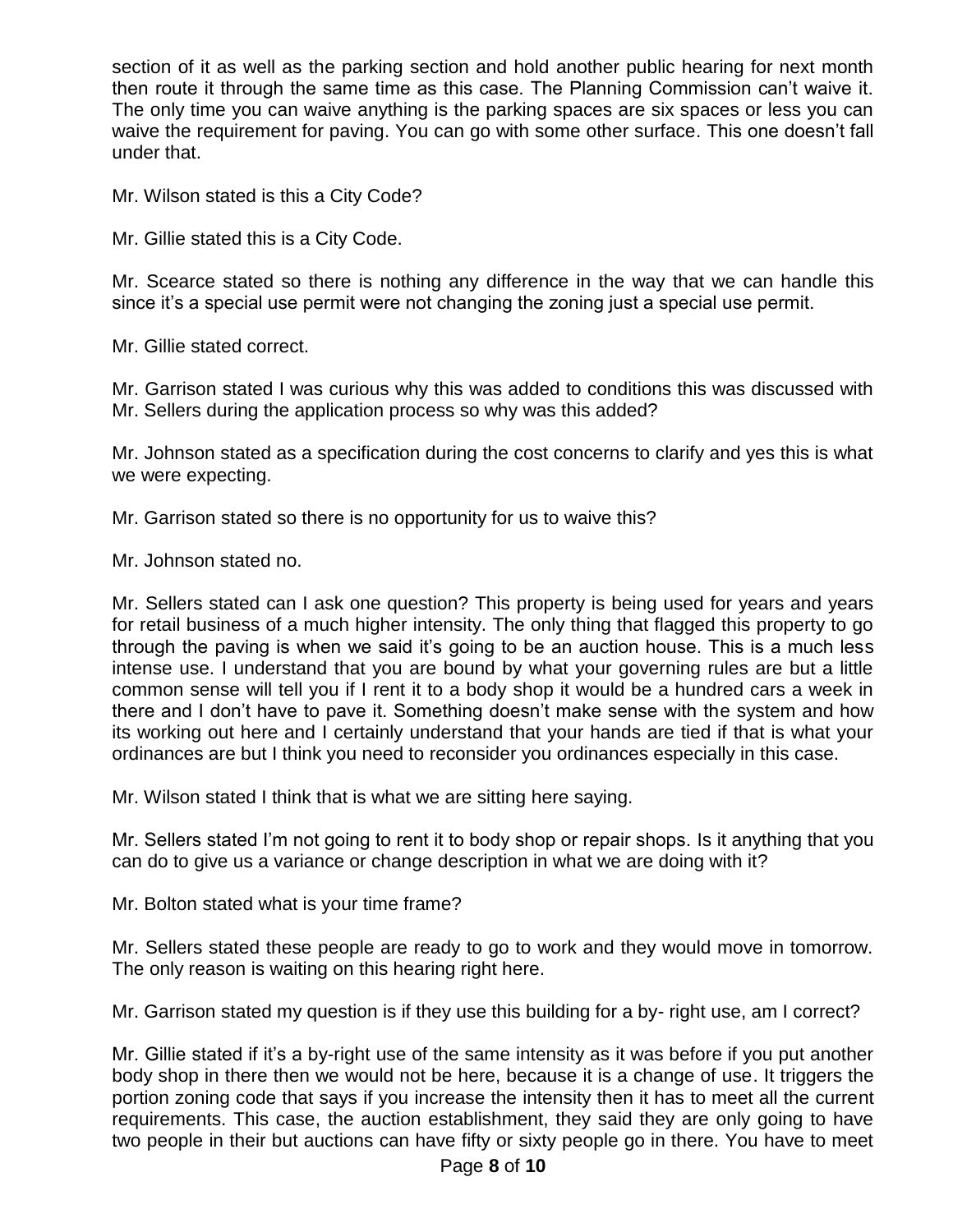the requirements of what the code is. Our hands are tied in this case and that's why we are here. The conditions we put that on all the cases its one of those things that has to be done before we will issue approval.

Mr. Scearce stated is it a possibility we table it and try to change the code where the special use permits parking requirements be a case by case basis.

Mr. Gillie stated you can do that. It's up to City Council to adopt that code change. You can table this, advertise for public hearing next month and direct staff to advertise it and present that.

Mr. Scearce stated that will enable us in some cases to say no, its got to be done and some cases like this one the ability to say let's think about all the options and say we are waiving this case.

Mr. Gillie stated it's up to City Council on whether they will adopt it or not but yes, you could go that route.

Mr. Bolton stated what is the quickest that we can get this done? Give me a time frame.

Mr. Johnson stated the quickest way be to recommend it as conditions and then move forward as Mr. Gillie stated: table it and hear it again for next month.

Mr. Scearce stated that is the only way that I see it.

Mr. Garrison stated it seems to me that there are things within our zoning code like this that need to be looked at and I don't have the objection to doing this one on a piecemeal basis. I really do think we need to look at the whole zoning code and whether there are things in there like this. We had the Arnett Blvd. situation where something that required special use permit but the woman couldn't put a convenience store there without coming before us or Council. I think we are looking at a lot of zoning where there is a much worse use requiring special use permit.

#### **Mr. Garrison made a motion that we table this and also as part of that motion that planning staff bring back to us a consideration for code change so that we can pass both of them at the same time at the next meeting. Mr. Petrick seconded the motion. The motion was approved by a 5-0 vote.**

Mr. Sellers stated he would like to offer an option. I own the land next door and Kenny said this is going to be a much higher intensity use and I don't know how or why he came up with that. I own the property next door in the county I will designate parking for this when they have Auction's on Saturday nights to help these people get started with their business. They can use all of my land. I will offer thirty acres for parking and you won't have to worry about this parking right here and I will put a sign up parking for Auction only.

Mr. Scearce stated I understand what you are doing, but we have to operate by what the code says. We are trying to change it and let you do just that. I believe that our hands are tied and this is the fastest that we can do this.